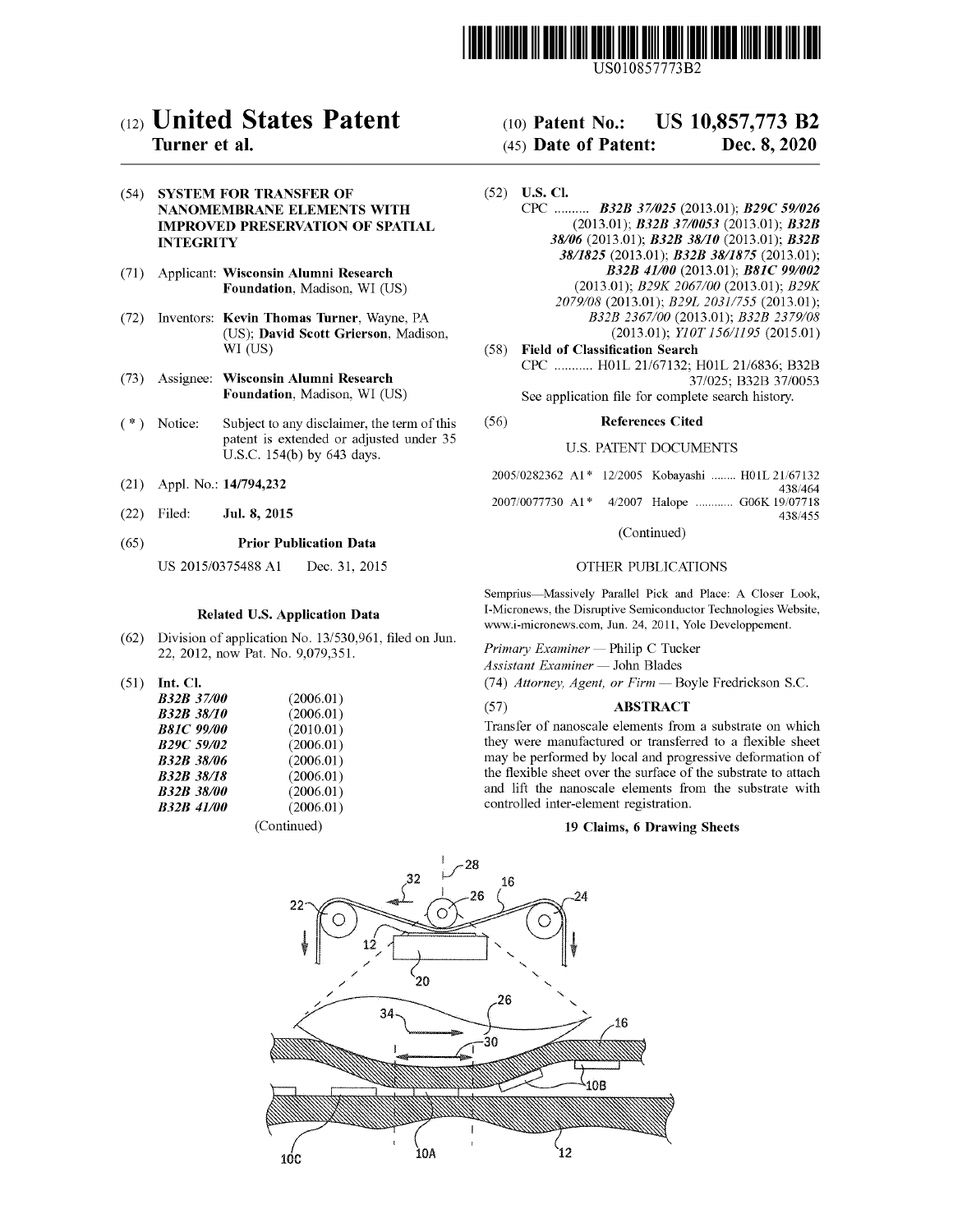(51) **Int. Cl.** 

| (2006.01) |
|-----------|
| (2006.01) |
| (2006.01) |
|           |

#### (56) **References Cited**

U.S. PATENT DOCUMENTS

|  | 2007/0131344 A1* 6/2007 Tsujimoto  H01L 21/67132 |
|--|--------------------------------------------------|
|  | 156/248                                          |
|  |                                                  |
|  | 156/60                                           |
|  |                                                  |
|  | 156/367                                          |

\* cited by examiner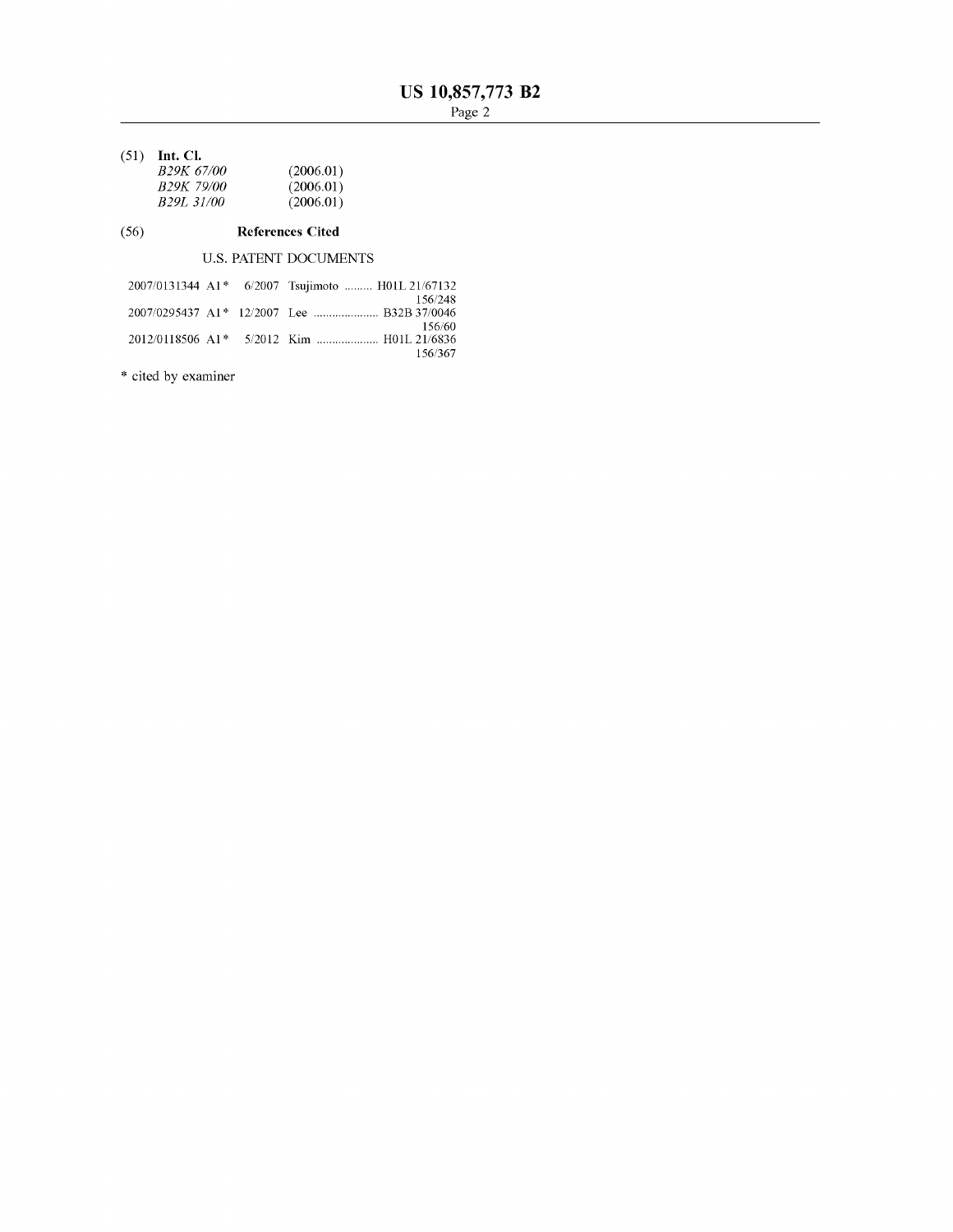

FIG. 1

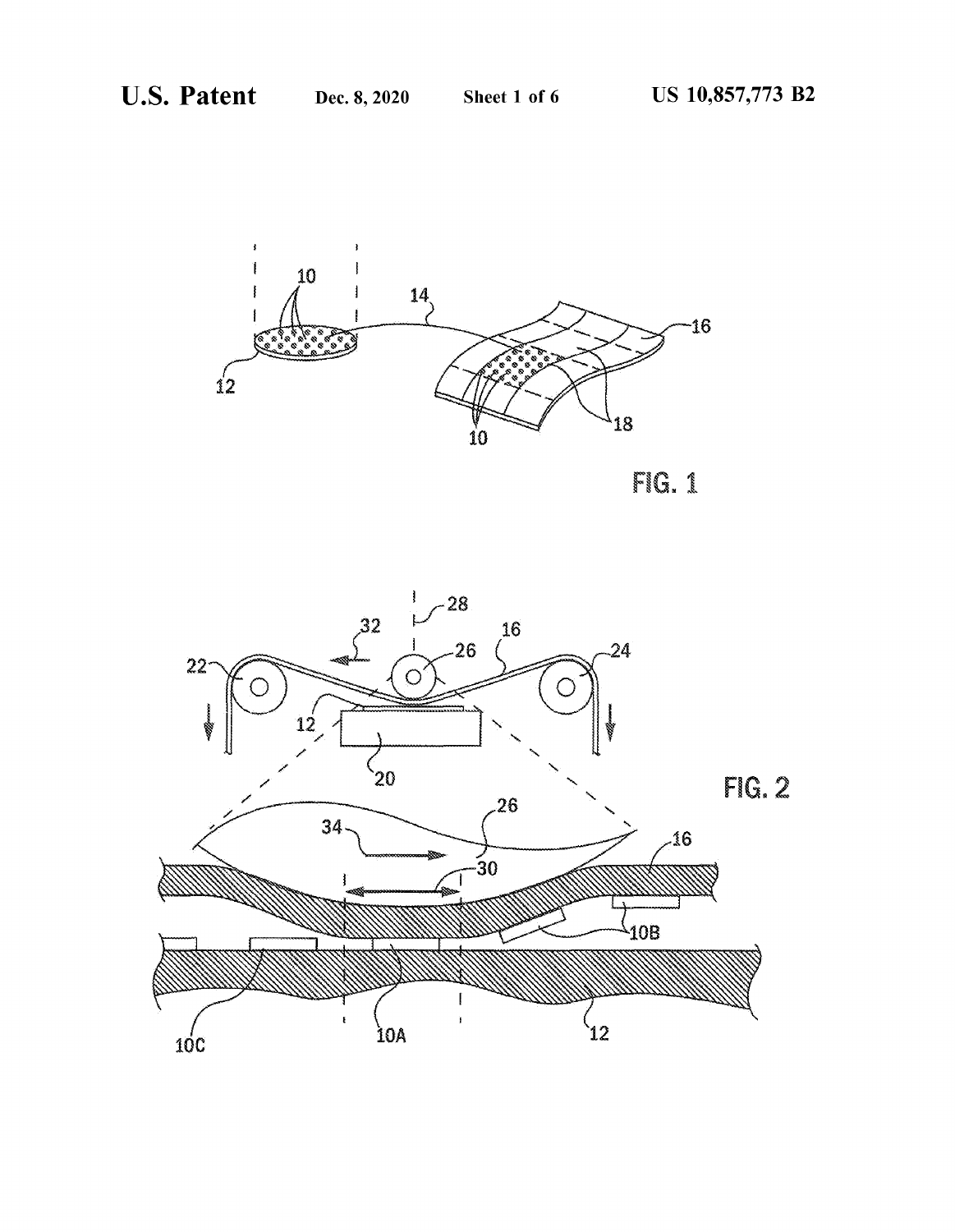



FIG. 4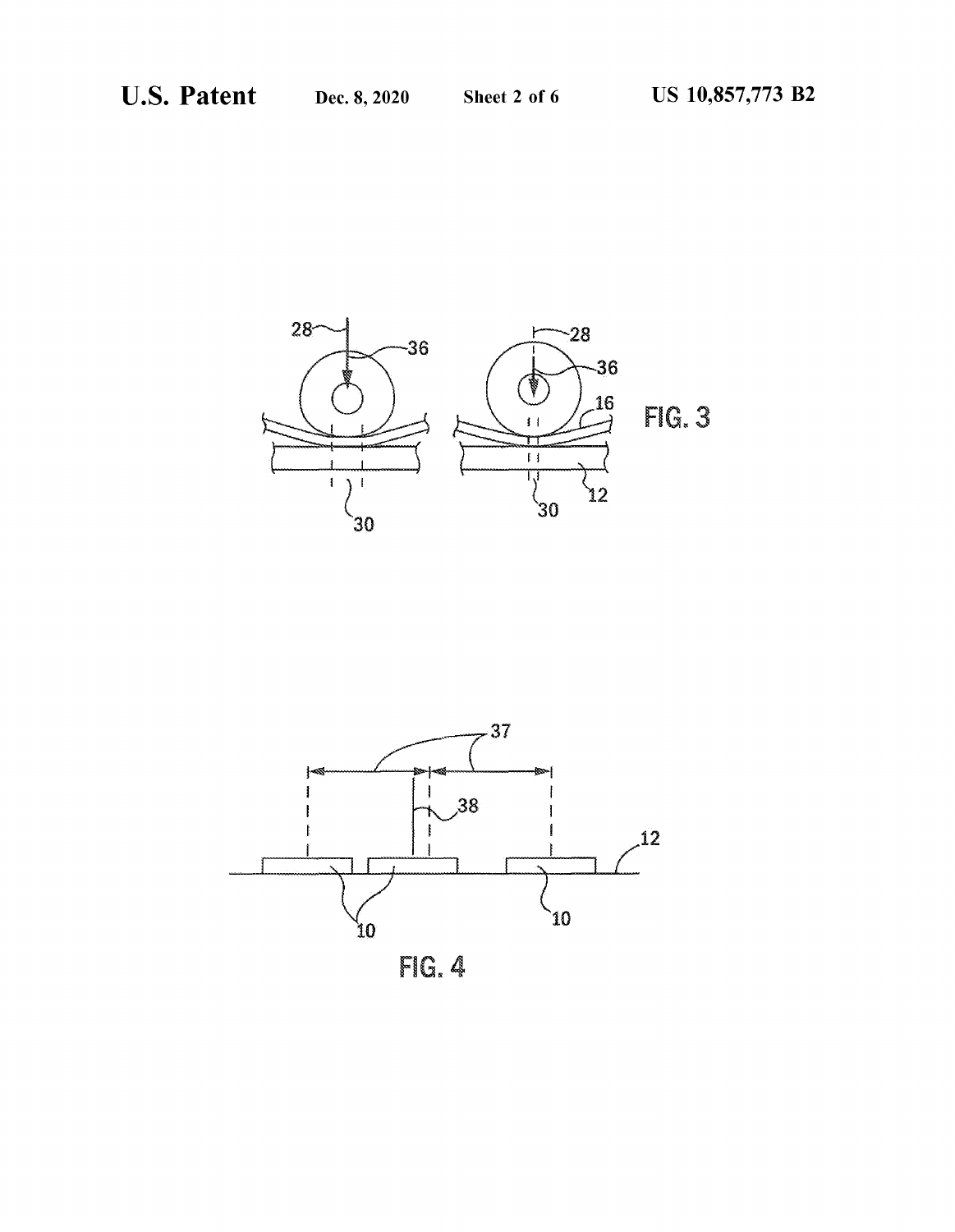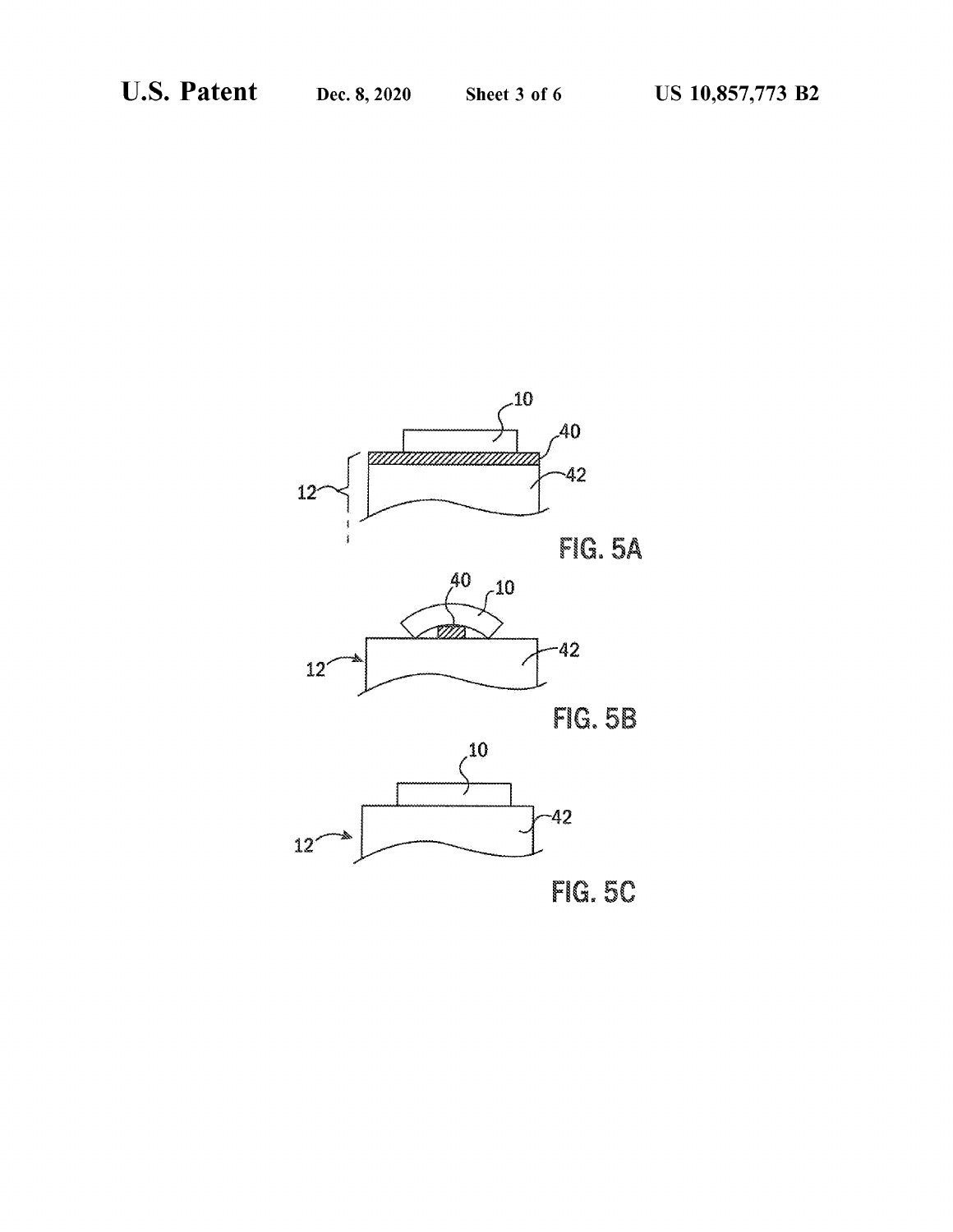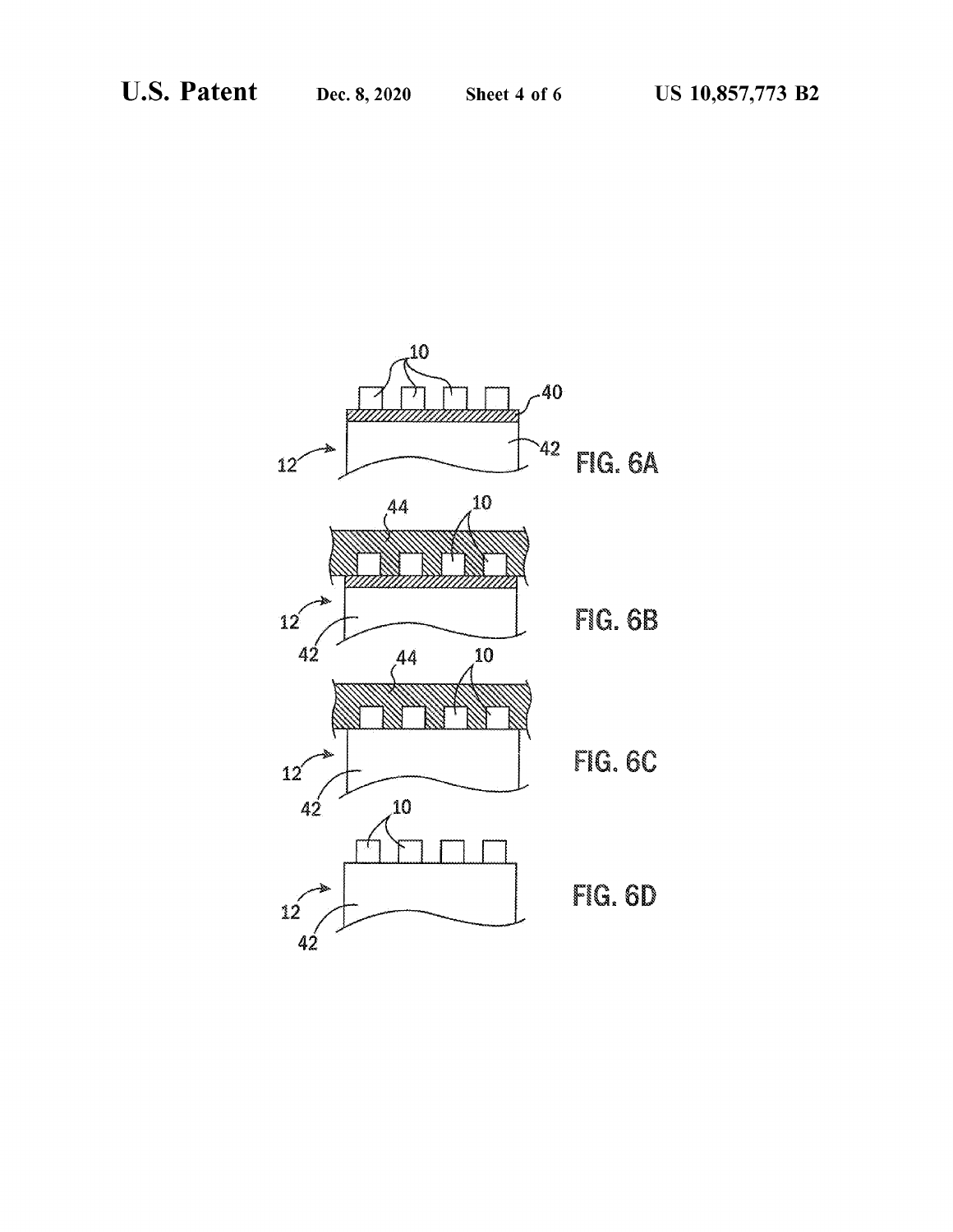

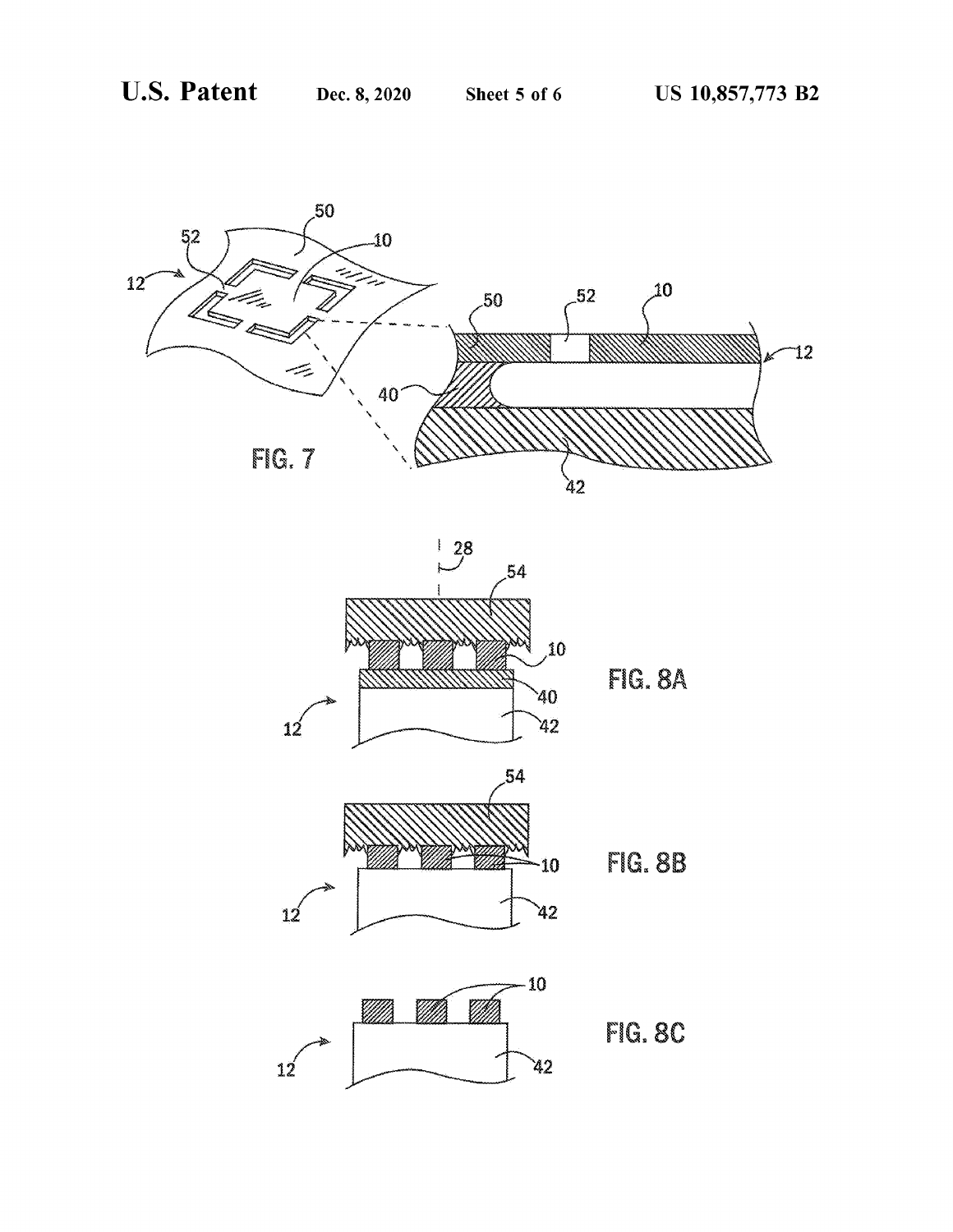

FIG. 9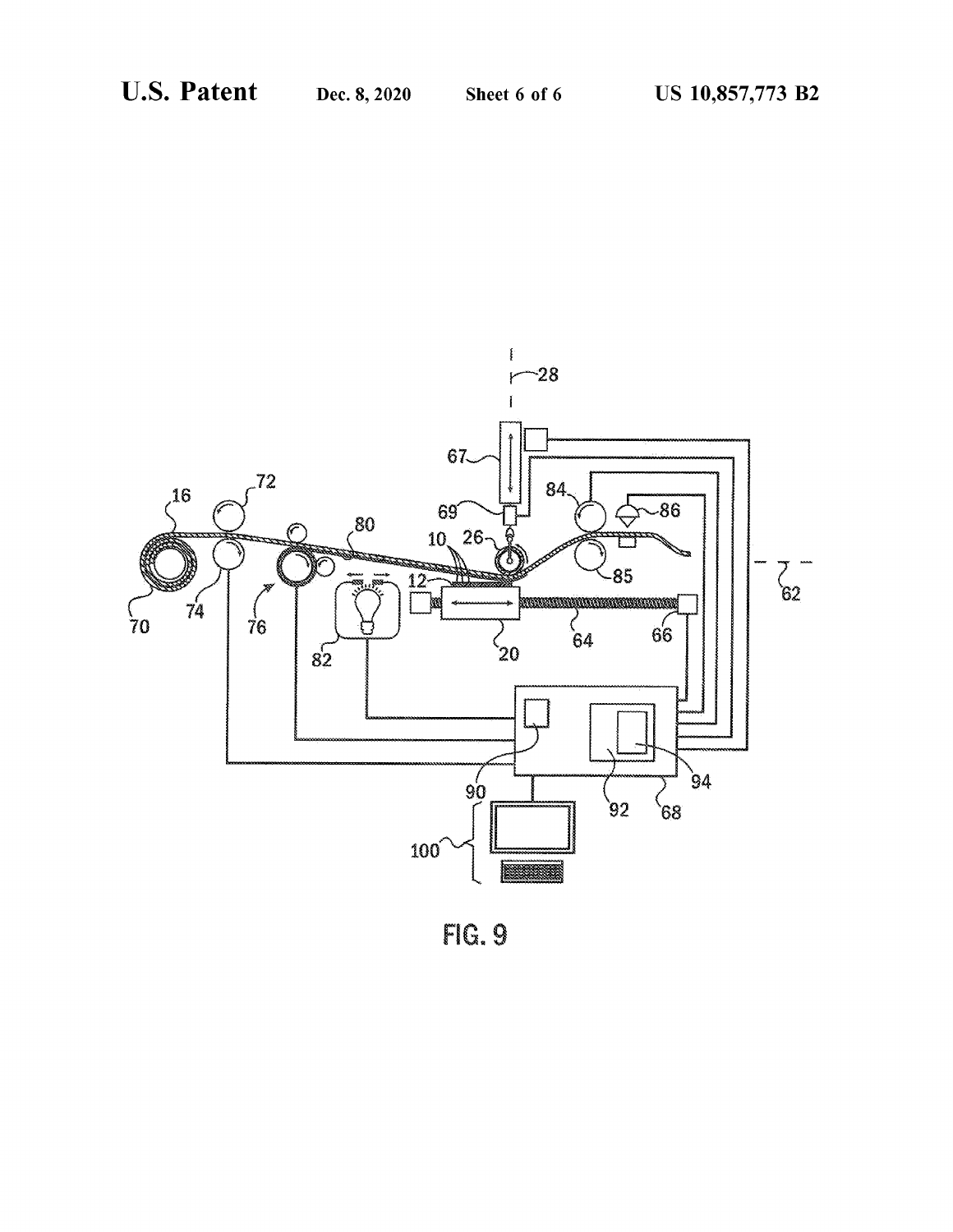### **SYSTEM FOR TRANSFER OF NANOMEMBRANE ELEMENTS WITH IMPROVED PRESERVATION OF SPATIAL INTEGRITY**

#### CROSS REFERENCE TO RELATED APPLICATION

This application is a divisional of application Ser. No. 13/530,961 filed Jun. 22, 2012 and hereby incorporated by  $10$ reference.

#### STATEMENT REGARDING FEDERALLY SPONSORED RESEARCH OR DEVELOPMENT

This invention was made with govermnent support under FA9550-08-l-0337 awarded by USAF/AFOSR. The govermnent has certain rights in the invention.

The present invention relates to deterministic assembly techniques for nanoscale elements and in particular to a method and apparatus for transferring large areas of nanoscale elements from relatively rigid substrates to flex- 25 ible materials while controlling precise inter-element spacing and avoiding mechanical damage to the nanoscale elements.

Integrated circuit techniques providing microscale deposition, patterning and etching on a substrate at microscale <sup>30</sup> and nanoscale dimensions, for example, using photo, e-beam, or nanoimprint lithography, can be used to produce a variety of electrical, mechanical, and photonic elements having nanoscale dimensions. These elements are most conveniently fabricated on a stiff substrate, for example, of 35 a crystalline silicon wafer.

Current wafer sizes are limited to approximately 12 inches, a limit representing the difficulties of growing large silicon crystals and limitations to the effective processing area of integrated circuit equipment. While such wafer sizes 40 are adequate for standalone integrated circuit electronics, it may be desired to produce an array of fabricated nanoscale elements extending over a substantially larger area with precisely controlled spacing, for example, for optical or radio-frequency arrays. In addition, it may be desired to 45 transfer the nanoscale elements from the relatively rigid and brittle wafer, for example, to a flexible material amenable to more applications and manufacturing processes.

Precise transfer of nanoscale elements from the substrate on which they were manufactured to another surface can be 50 a difficult manufacturing challenge. Typically, this challenge is addressed by pick-and-place techniques, for example, using a machine to pick up the nanoscale elements from the manufacturing substrate using a transfer plate on a mechanical arm and place them in the desired location with high 55 useful flexible substrates. accuracy on a second surface.

#### SUMMARY OF THE INVENTION

The present inventors have developed a precise and rapid 60 and high lateral dimensional stability. method of transferring nanoscale elements from a manufacturing substrate to a flexible substrate by locally pressing a flexible substrate into contact with the manufacturing substrate and progressively moving the area of contact across the manufacturing substrate. The method may provide both 65 a single-step transfer and potentially a substantially continuous and parallel transfer operation.

**2** 

In one specific embodiment, the present invention provides a method of generating a large-scale array of nanopatterned elements on a flexible substrate starting with a substrate having nano-patterned elements arrayed on its 5 surface. The substrate containing the nano-patterned elements is overlaid with a flexible sheet. The flexible sheet is then locally deformed to establish intimate contact between the flexible sheet and a selected subset of the nano-patterned elements to cause preferential adhesion thereto in the area of the contact. The location of the deformation is then changed to lift the first subset of nano-patterned elements from the substrate and to deform the flexible sheet into intimate contact with a different second subset of nano-patterned elements to cause preferential adhesion thereto in the area of contact. The steps are then repeated with different subsets of the nano-patterned elements.

It is thus a feature of at least one embodiment of the invention to provide a process that eliminates a two-step BACKGROUND OF THE INVENTION 20 pick-and-place operation which can introduce position errors. It is a feature of at least one embodiment of the invention to provide a transfer process that may further work in parallel to move multiple selected elements at a given time.

> The nano-patterned elements may have a thickness measured perpendicular to a plane of the substrate on the nanometer scale (less than 1000 nm).

> It is thus a feature of at least one embodiment of the invention to provide a transfer method particularly suitable for thin membrane elements.

> The nano-patterned elements may have a lateral dimension measured parallel to a plane of the substrate of less than 1000 micrometers.

> It is thus a feature of at least one embodiment of the invention to provide a transfer method suitable for elements with small lateral dimensions that would be difficult to pick up using dimensionally matched pick-and-place processes.

> The deformation may be applied by a compressing a movable element against the outer surface of the flexible sheet.

> It is thus a feature of at least one embodiment of the invention to provide a transfer method that does not require direct contact with the nano-patterned elements.

> The flexible sheet may be substantially dimensionally stable in directions parallel to the surface of the flexible sheet at the scale of the nano-patterned elements.

> It is thus a feature of at least one embodiment of the invention to provide a system that may accurately preserve a desired dimensional separation between nano-patterned elements that are arranged in an array or the like.

The flexible sheet may be a polymeric material.

It is thus a feature of at least one embodiment of the invention to provide a system suitable for transferring nanopatterned elements to a range of commonly available and

The polymeric material may be a polymer belonging to the polyester or polyimide families.

It is thus a feature of at least one embodiment of the invention to provide a polymeric material with flexibility

The flexible sheet may be subject to in-plane tension during the transfer process.

It is thus a feature of at least one embodiment of the invention to control a lifting upward of the nanoscale elements with a load-bearing flexible sheet.

The flexible sheet may be coated with an adhesive material on a side facing the nano-patterned elements.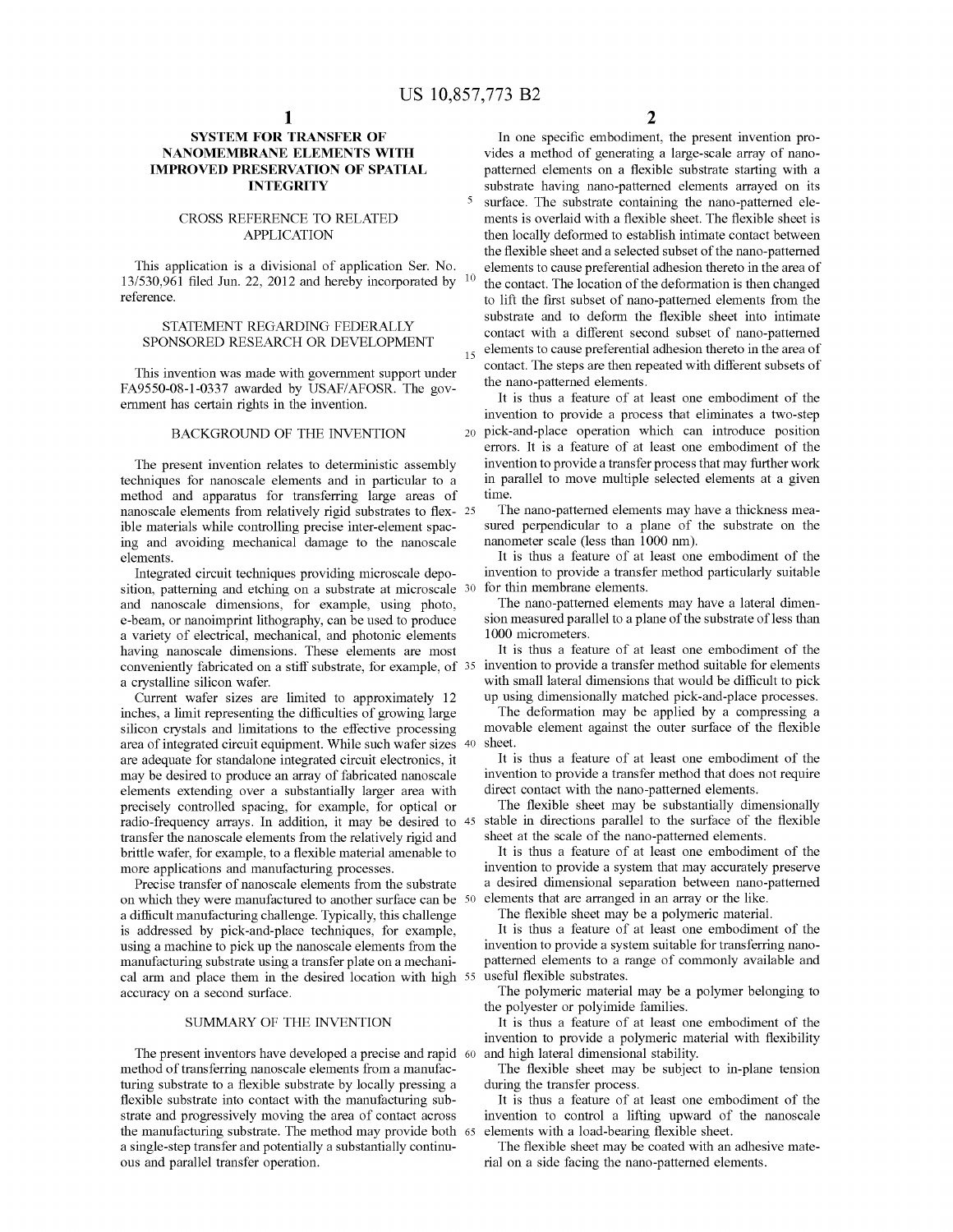35

It is thus a feature of at least one embodiment of the invention to provide a method of tailoring the relative adhesion between the nano-patterned elements and substrate and between nano-patterned elements and the flexible sheet. It is a feature of at least one embodiment of the invention to permit control of the degree of permanence of the adhesion of the nanoscale elements to the flexible sheet.

The adhesive may be a pressure-sensitive adhesive.

It is thus a feature of at least one embodiment of the invention to provide an adhesive with properties augmenting the transfer technique which controls a local pressure of  $10$ contact.

The adhesive may be an ultraviolet curing adhesive, and the method may include the step of exposing the adhesive to ultraviolet light to control the surface tack prior to forming the flexible sheet into intimate contact with the nanopatterned elements.

It is thus a feature of at least one embodiment of the invention to provide precise and immediate control of the tack of the adhesive.

The method may include the step of physically separating 20 the nano-patterned elements from the substrate to be releasably retained by the substrate before transfer.

It is thus a feature of at least one embodiment of the invention to employ a natural adhesion between the substrate and the nano-patterned elements to preserve registra- <sup>25</sup> tion before the transfer.

The method may include the steps of applying an interconnecting supporting material to the nano-patterned elements prior to separation from the substrate and removing the interconnecting supporting material after the nano pattered elements are releasably adhered to the substrate and before transfer to the flexible sheet.

It is thus a feature of at least one embodiment of the invention to stabilize the nano-patterned elements in a matrix material during separation from the common substrate to preserve registration before the transfer.

The supporting material may be a polymer material removed by dissolving or by physical separation before the transfer to the flexible substrate.

It is thus a feature of at least one embodiment of the invention to better resist displacement of the nano-patterned 40 elements during their separation from the common substrate.

The nano-patterned elements may alternatively be attached to the substrate by frangible tabs that are broken when the flexible sheet lifts the nano-patterned elements from the substrate.

It is thus a feature of at least one embodiment of the invention to permit physical attachment to the common substrate to maintain proper registration before transfer to the flexible sheet.

The method may include the step of repositioning the 50 flexible sheet with respect to the substrate in between steps of changing the location of the deformation.

It is thus a feature of at least one embodiment of the invention to provide for precise transfer of nano-patterned elements from a common substrate to a flexible sheet while 55 allowing the separation between the nano-patterned elements to be changed.

These particular objects and advantages may apply to only some embodiments falling within the claims and thus do not define the scope of the invention.

#### BRIEF DESCRIPTION OF THE FIGURES

FIG. **1** is a simplified representation of a common substrate on which nano-patterned elements may be fabricated and a flexible substrate to which they may be transferred per the present invention;

**4** 

FIG. **2** is a schematic representation of an apparatus providing the transfer of FIG. **1** by selected deformation of a flexible sheet positioned above nano-patterned elements that are releasably attached to the common substrate;

FIG. **3** is a side elevational view of a roller of FIG. **2** for providing the selected deformation of the flexible sheet with the roller under two compressive forces showing control of an effective contact area of the deformation;

FIG. **4** is a simplified side elevational view of nanopatterned elements on the common substrate shifting in inter-element spacing during the release step of the manufacturing of the nano-patterned elements;

FIGS. *Sa-Sc* are simplified side elevational views of the release of nano-patterned elements in a first embodiment to minimize inter-element shifting for adherence to the common substrate;

FIGS. *6a-6d* are figures similar to that of FIGS. *Sa-c*  showing the use of an interconnecting support matrix to prevent shifting of nano-patterned elements after release until adhered to the common substrate;

FIG. **7** is a perspective view and fragmentary crosssectional view of the nano-patterned element retained in position by frangible tabs of silicon material;

FIGS.  $8a-8c$  are figures similar to FIGS. 5 and 6 showing the use of a conforming stamp material to retain the nanopatterned elements in inter-element spacing after release and before adherence to the common substrate; and

FIG. **9** is a schematic representation of a second embodiment of the apparatus of FIG. 2 providing greater control of the transfer process.

#### DETAILED DESCRIPTION OF THE PREFERRED EMBODIMENT

Referring now to FIG. **1,** a plurality of nano-patterned elements **10** may be fabricated on a common substrate **12,**  for example, a six-inch diameter silicon on insulator (SOI) silicon wafer. The nano-patterned elements **10** may be fabricated from the upper silicon layer which may be doped, metallized and etched away to provide the nano-patterned elements **10** completely or partially released from the remainder of the common substrate **12.** 

The nano-patterned elements **10** in a released state may 45 have a thickness ranging from the micrometer scale down to the nanometer scale (less than 1000 nanometers) measured perpendicular to the upper plane of the substrate **12** and may have a lateral dimension measured along the substrate of 1000 micrometers or less and possibly 500 micrometers or less. Thicknesses from tens of nanometers to micrometers and lateral dimensions from hundreds of microns to hundreds of nanometers are contemplated. Generally, the nanopatterned elements will include features having at least one dimension of less than 1000 nm.

As will be discussed in more detail below, the nanopatterned elements **10** may be fabricated by any of a variety of techniques that provide for a fixed spacing on a surface. The nano-patterned elements **10** may be manufactured using well-known integrated circuit techniques including but not 60 limited to: photolithography, electron- or ion-beam writing, or nanoimprint lithography, and the like, followed by chemical or plasma etching and the like. The nano-patterned elements **10** may include both conducting, semiconducting, and dielectric materials as is understood in the art to provide for electrical, mechanical, photonic devices (such as waveguides, resonators), and optical elements such as gratings and the like. The nano-patterned elements **10** may have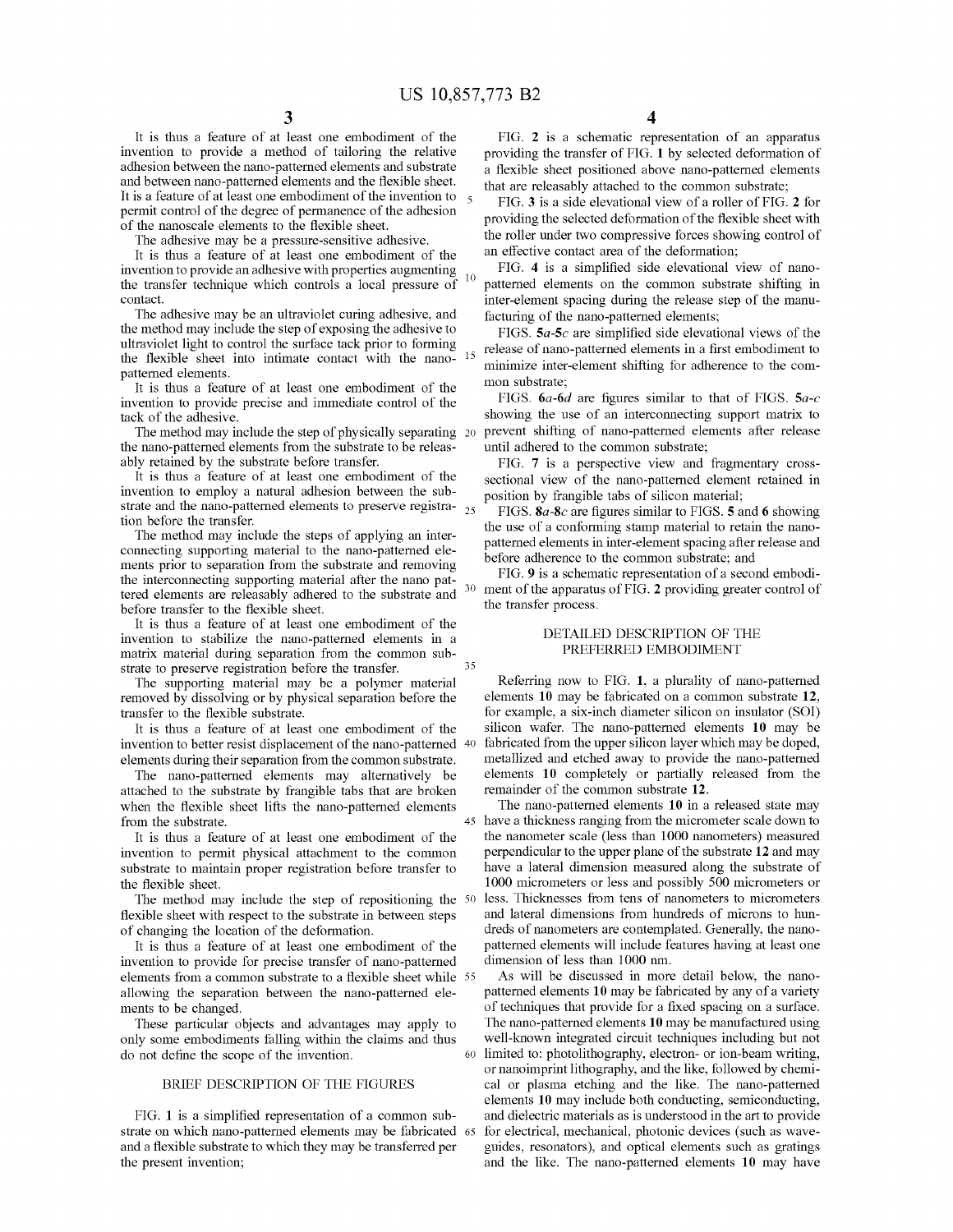features with sub-optical-wavelength dimensions (e.g. dimensions less than a wavelength of a light frequency).

The present invention provides a transfer **14** of the nano-patterned elements **10** exposed on the upper surface of the substrate **12** to a corresponding surface of a flexible sheet **16** having a much larger area than the common substrate **12,**  for example, 0.1 m<sup>2</sup> and larger. Multiple transfers 14 may be performed to transfer adjacent tiles **18** of nano-patterned elements **10** from multiple different substrates **12** to a single flexible sheet **16.** 

Referring now to FIG. **2,** in a simplified embodiment, the common substrate **12** may be supported from below on a generally horizontal base plate **20** so that the upper surface of the common substrate **12** exposes the nano-patterned elements **10** such as may be fabricated on the common substrate **12** and releasably retained in place thereon. The substrate **12** may be attached to the base plate **20,** for example, with a mechanical clamp, vacuum chuck, doublestick tape or other similar means.

A flexible sheet **16** is then positioned to overlie the substrate **12,** for example, as held in tension between upstream and downstream rollers **22** and **24** respectively applying a predetermined tension to the substantially horizontal flexible sheet **16.** 

A deformation roller **26** positioned above the flexible sheet **16** may be pressed downward along a deformation axis **28** in a direction generally normal to the surface of the substrate **12.** The deformation roller **26** presses against an upper surface of the flexible sheet **16** opposite the surface facing the nanoscale pattern elements **10** to deform the flexible sheet **16** so that it compresses the nano-patterned elements **10a** between the flexible sheet **16** and the upper surface of the substrate **12** substantially only within a footprint area **30** covering a small portion of the surface of the substrate **12.** The base plate **20** supports the substrate **12**  against downward movement under the force of the deformation roller **26.** 

The relative adhesion between the nano-patterned elements **10** and the under surface of the flexible sheet **16** is such that the nano-patterned element  $10a$  preferentially 40 adheres to the flexible sheet **16.** This differential adhesion property may be augmented by an adhesive material attached to the under surface of the flexible sheet **16** as will be described below.

The tension and natural resilience of the flexible substrate 45 **12** causes it to pull away from the substrate **12** on either side may occur, for example, when the nano-patterned elements of the footprint area **30.** For this reason, as deformation roller **26** is advanced in advance direction **32,** downstream nano-patterned elements **10b** will be lifted away from the substrate 12 as attached to the under surface of the flexible 50 sheet **16** and upstream nano-patterned elements **10c** will remain adhered in position to the substrate **12** having not yet contacted flexible sheet **16.** The deformation roller **26** may roll as indicated by arrow **34** about an axis generally perpendicular to advance direction **32** and parallel to the 55 plane of the substrate **12.** 

It will be appreciated that the flexible sheet **16** may deform without substantial stretching along the direction between the rollers **22 and 24** because of the relatively small amounts of deflection required to bring the flexible sheet **16**  into contact with the upper surfaces of the nano-patterned elements **10** and the inherent in-plane dimensional stability of the flexible sheet. Generally, the elastic stretching of the flexible sheet **16** in a direction perpendicular to the axis of deformation axis **28** will be less than 1/10 and preferably less than 1/100 of the separation between the nanoscale elements **10** during its deformation. A variety of different

**6** 

materials for the flexible sheet **16** may be employed, including polymeric films such as polyethylene terephthalate (PET), polyimide, and the like. Importantly, the dimensional stability of the flexible sheet not only preserves spatial 5 arrangement and integrity but also prevents fracture or breaking of the nanomembranes during transfer by limiting the strains in the transferred components.

Referring now to FIGS. **2** and **3,** the deformation roller **26**  may, for example, consist of a substantially rigid core coated with a more elastic, smooth polymer material (for example, polydimethylsiloxane, having an RMS roughness less than 0.5 nanometers over a one by one micrometer square area and an elastic modulus of approximately 2 MPa) of an appreciable thickness as compared to the thickness of the flexible sheet (for example, an elastic coating with a thickness on the order of millimeters to centimeters), for example, a thickness of approximately 0.5 centimeters.

Footprint area **30** may be controlled by the length of the 20 deformation roller **26** along its axis of rotation, the applied force **36** along the deformation axis **28,** the thickness of the coating on the deformation roller, and the elastic properties of the coating on the deformation roller **26.** The relationship between the footprint area **30** and the force **36** is such that 25 increased forces **36** create larger footprint areas **30,** and decreased forces **36'** reduce the contact width of the footprint area **30.** In one embodiment, the dimension of the footprint controlled by the force **36** may vary between less than 100 nanometers and greater than 1 millimeter depending on the material of the roller, the size of the roller, and the applied force.

This footprint area **30** may be selected or controlled to transfer individual rows of nano-patterned elements **10** as positioned on the substrate **12** at one time so that separation 35 of the nano-patterned elements **10** on the flexible sheet **16**  may be changed during the transfer process as will be described below. The footprint area **30** may also be selected or controlled together with the force **36** to ensure the necessary adhesion pressures. It will be appreciated that the diameter and elastic modulus of the deformation roller may be adjusted in this regard.

Referring now to FIG. **4,** the nano-patterned elements **10**  may be fabricated with extremely precise separation **37** on the substrate **12** but may exhibit a shifting **38** when they are released from that substrate **12** prior to transfer. This release **10** are separated from a buried oxide layer on which they are fabricated and are momentarily free-floating before attaching again to the substrate **12** via slight cohesive force thereto (van der Waals forces). This shifting may be a significant source of positioning error in the transfer process and, accordingly, the present invention provides several methods of managing the release of the nano-patterned elements **10**  from the substrate **12** to eliminate or reduce shifting **38.** 

Referring now to FIG. **Sa,** in one embodiment, a nanopatterned element **10** may be fabricated from an upper silicon layer of the common substrate **12** over a sacrificial layer **40** (for example, a buried oxide layer of silicon dioxide) positioned over the a base material **42** (typically silicon) of the substrate 12. The upper silicon layer may be treated with optical lithography (e.g. using photoresist and etching), e-beam lithography, nanoimprint lithography (NIL) or other integrated circuit techniques to form the nano-patterned elements **10.** The sacrificial layer **40** sup-65 porting the form to the nano-patterned elements **10** will then be etched away (for example with hydrofluoric acid) to release the nano-patterned element **10.**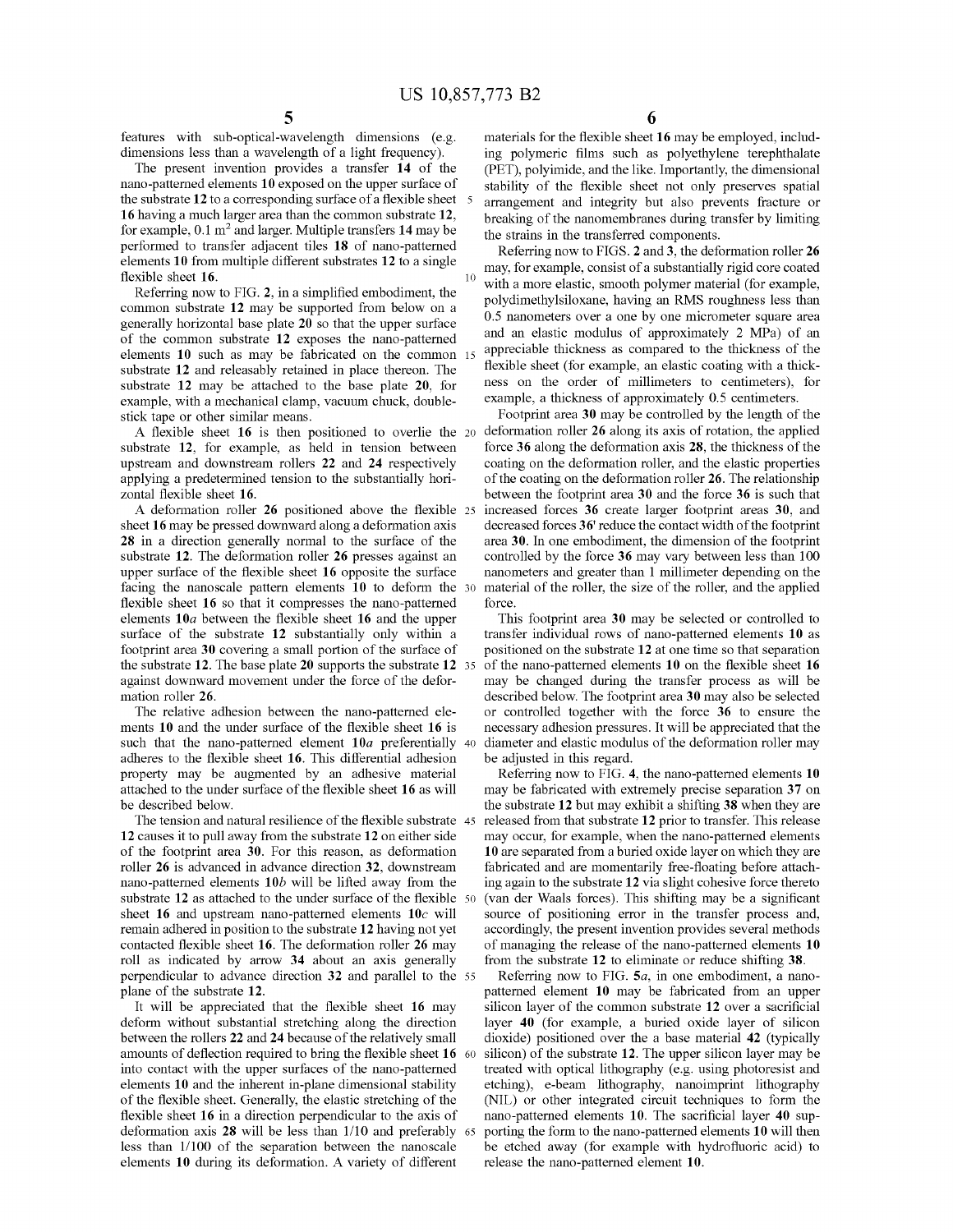In a first method of managing shifting **38,** the relative thickness of the nano-patterned element **10** (as shown in FIG. **Sb)** and the relative thickness of the sacrificial layer **40**  is selected so that when a small portion of the sacrificial layer **40** still connects the nano-patterned element **10** to the 5 base material **42,** the nano-patterned element **10** may deflect downward to physically contact the base material **42** and be retained at those contact points when the final portion of the sacrificial layer **40** is removed (as shown in FIG. **Sc).** The contact shown in FIG. **Sb** thus stabilizes the location of the 10 nano-patterned element **10** as it settles onto the base material **42.** Very thin oxide layers (ofless than 100 nanometers) are currently believed to permit this stabilization for thin membrane nano-patterned elements **10.** 

Referring now to FIGS. *6a-6d,* in an alternative embodi- 15 ment, after fabrication of the nano scale elements **10** on the sacrificial layer **40,** an interconnecting matrix **44** may be applied over the top of the nanoscale elements **10** and sacrificial layer **40** (as shown in FIG. *6a).* The interconnecting matrix **44** serves to physically preserve the separation of 20 the nanoscale elements **10.** In one embodiment, the interconnecting matrix **44** may be a photoresist material as is well understood in the art.

rificial layer **40** may be removed (as shown in FIG. 6c) so that the nano-patterned element **10** descends to abut the upper surface of the base material **42** preserved with their intra-element spacing by the interconnecting matrix **44.** The interconnecting matrix **44** may then be removed as shown in FIG. *6d* with the nano-patterned elements **10** stabilized by cohesive forces between the base material **42** and the lower surface of the nano-patterned elements **10.** In the case where the interconnecting matrix **44** is photoresist, it may be removed by dissolving, for example, using acetone or the like. Other methods of removal of this material or other 35 materials may be employed.

Referring now to FIG. **7,** in yet another embodiment, each of the nano-patterned elements **10** may be retained by small frangible tabs **52** joining the nano-patterned elements **10** to a remainder of an upper silicon layer **50** of the common 40 substrate **12** from which the nano-patterned elements **10** are formed. The sacrificial layer **40** may be etched away from beneath the nano-patterned elements **10** and the tabs **52** to suspend the nano-patterned elements above the base material **42** but perfectly registered by the tabs **52.** Adhesion of 45 the nano-patterned elements **10** to the flexible sheet **16** (for example as shown in FIG. **2)** may be sufficient such as to then break the tabs **52** when the flexible sheet **16** draws away from the substrate **12** after passing beneath the deformable roller **26.** 

Referring now to FIGS. **Sa-Sc,** in yet another embodiment, after the nano-patterned elements **10** have been fabricated but while they are still supported by the sacrificial layer **40** on the base material **42** of the substrate **12,** an elastomeric contact stamp **54** may be pressed downward 55 along deformation axis **28** to contact the nano-patterned elements **10** and hold them in separation by adhesion and partial enveloping as shown in FIG. **Sa.** In this case, the contact stamp **54** preserves the spacing of the nano-patterned elements **10** as the sacrificial layer **40** is removed as shown 60 in FIG. **Sb.** The adhesion between the contact stamp **54** and the nano-patterned elements **10** is adjusted to be less than the cohesion between the nano-patterned elements **10** and the base material **42** so that the contact stamp **54** may be removed physically from the nano-patterned elements **10,** 65 while the latter are retained cohesively on the base material **42** without substantial shifting.

Referring now to FIG. **9,** a more sophisticated version of the apparatus of FIG. **2** provides for support of the substrate **12** initially holding the nano-patterned elements **10** on a movable base plate **20,** for example, capable of translating along a processing axis **62** generally parallel to an upper surface of the substrate **12** and aligned with the direction of relative movement between the upper surface of the substrate **12** and the deformation roller **26.** The movable base plate **20** may, for example, be a platform advanced on a lead screw **64** under control of the servo or stepping motors **66**  communicating with a processing controller **68,** the latter to be described below.

The deformation roller **26** may be placed on a translation stage **67** monitored by a load cell **69,** both also communicating with the controller **68.** The position of the stage **67**  may be for example, stepper motor-driven or controlled pneumatically. The stage **67** is positioned to allow retraction and advancing of the deformation roller **26** along deformation axis **28** generally normal to the surface of the substrate **12** under control of the controller **68,** the latter which may also adjust the force applied to the roller.

A continuous web of flexible sheet **16** may be provided on Once the interconnecting matrix **44** is in place, the sac- a spool **70** or the like and retracted from the spool **70** by idler 25 nip **72** and braking nip **74** whose engagement with the flexible sheet **16** and rotation may also be controlled by the controller **68.** After passing through the nips **72** and **74,** the flexible sheet **16** may pass through an adhesive coater roll assembly **<sup>76</sup>**applying a thin film of ultraviolet curable 30 adhesive **80** to the under surface of the flexible sheet **16.** An example adhesive is Norland Optical Adhesive 75, commercially available from Norland Products, Cranbury N.J.

> The coated sheet **16** may then have its adhesive **80**  <sup>35</sup>partially cured by an ultraviolet light assembly **82** to control the tackiness of the adhesive **80** by performing a partial cure with a UV exposure (approximately 14 joules per square centimeter dosage, in one embodiment).

The coated flexible sheet **16** may then pass over the substrate **12** with its adhesive facing the substrate **12** to be pressed into contact with the substrate **12** by the deformation roller **26** as described generally with respect to FIG. **2.** In one embodiment during this pressing operation, the movable base plate **20** moves at a speed matching movement of the flexible sheet **16** past the deflection roller **26** to selectively expose different portions of the substrate **12** to the deformed flexible sheet **16** to lift the nano-patterned elements **10** from the full width of the substrate **12.** It will be understood that the matching movement of the base plate **20** and flexible 50 sheet **16** provides fidelity in the pattern of the nanoscale elements **10** as transferred to the flexible sheet **16** with respect to orientation and separation.

Alternately, the speed of the base plate **20** may be varied with respect to the flexible sheet **16** to allow a change in the spacing of the nanoscale elements **10** with respect to their spacing on the flexible sheet **16.** 

Upon completion of the transfer of the nanoscale elements **10** from the substrate **12,** the deformation roller **26** may be raised and the base plate **20** may move away from the roller **26** for a new substrate **12** to be installed thereon and this process repeated.

After the flexible sheet **16** has received nanoscale elements **10,** it is received by corresponding downstream idler nip **84** and driven nip **84** and may pass, for example, through a web cutter **86** which may cut the flexible sheet **16** into desired lengths. Control of the braking nip **74** and the driven nip **84** may control the tension of the sheet **16** either open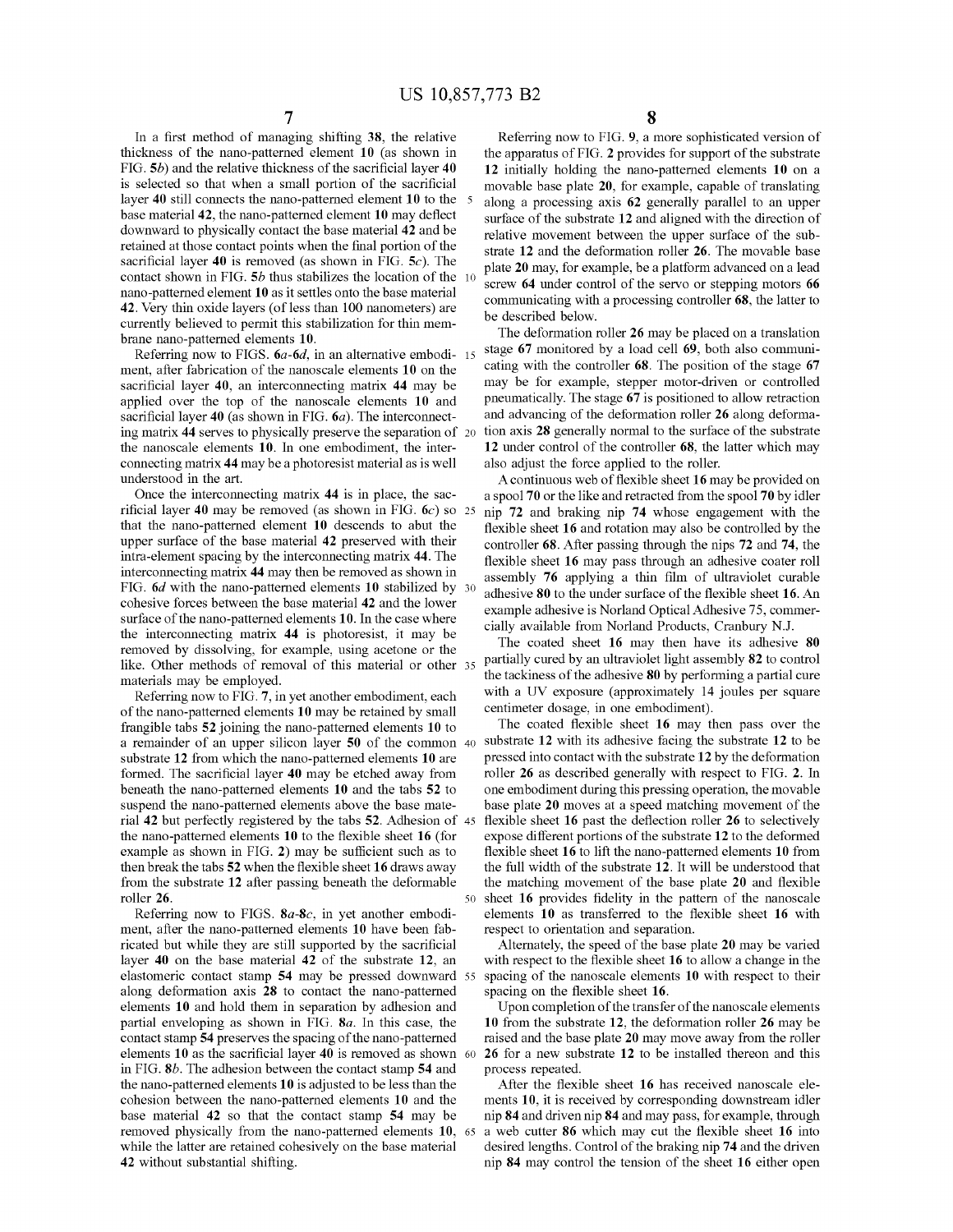loop or according to a tension sensor (not shown) of the type well known in the art. A tension of 170 kilopascals may be used.

Alternatively, the flexible sheet **16** maybe a spool in a second roll (not shown) or be used for subsequent transfer of 5 the nanoscale pattern elements **10** to yet a different substrate or another roll in a roll-to-roll transfer.

The sequencing and standard feedback control of the elements described herein may thus be under control of the controller **68** providing a processor **90** communicating with <sup>10</sup> internal memory **92** holding a stored program **94.** Controller **68** may receive control input instructions from a user through standard terminal interface **100** and may protect feedback signals for proper registration and timing of the  $_{15}$ various elements to affect the control described above. In particular, the controller **68** may control translations speed and tension of the sheet **16,** contact force of the deformation roller **26,** thickness of the adhesive coating, and relative movement of the base plate **20**. **20 20** 

It will be appreciated that other deforming elements may be used in lieu of a roller to provide, for example, a more compact footprint area, for example in the shape of a cone, wedge, or sphere movable in two dimensions over the surface of the substrate for greater selectivity. 25

Certain terminology is used herein for purposes of reference only, and thus is not intended to be limiting. For example, terms such as "upper", "lower", "above", and "below" refer to directions in the drawings to which reference is made. Terms such as "front", "back", "rear", "bot- 30 tom" and "side", describe the orientation of portions of the component within a consistent but arbitrary frame of reference which is made clear by reference to the text and the associated drawings describing the component under discussion. Such terminology may include the words specifi- 35 cally mentioned above, derivatives thereof, and words of similar import. Similarly, the terms "first", "second" and other such numerical terms referring to structures do not imply a sequence or order unless clearly indicated by the context. 40

When introducing elements or features of the present disclosure and the exemplary embodiments, the articles "a", "an", "the" and "said" are intended to mean that there are one or more of such elements or features. The terms "comprising", "including" and "having" are intended to be inclu- 45 sive and mean that there may be additional elements or features other than those specifically noted. It is further to be understood that the method steps, processes, and operations described herein are not to be construed as necessarily requiring their performance in the particular order discussed 50 or illustrated, unless specifically identified as an order of performance. It is also to be understood that additional or alternative steps may be employed.

References to "a microprocessor" and "a processor" or "the microprocessor" and "the processor," can be under- 55 stood to include one or more microprocessors that can communicate in a stand-alone and/or a distributed environ $ment(s)$ , and can thus be configured to communicate via wired or wireless communications with other processors, where such one or more processor can be configured to 60 operate on one or more processor-controlled devices that can be similar or different devices. Furthermore, references to memory, unless otherwise specified, can include one or more processor-readable and accessible memory elements and/or components that can be internal to the processor-controlled 65 device, external to the processor-controlled device, and can be accessed via a wired or wireless network.

It is specifically intended that the present invention not be limited to the embodiments and illustrations contained herein and the claims should be understood to include modified forms of those embodiments including portions of the embodiments and combinations of elements of different embodiments as come within the scope of the following claims. All of the publications described herein, including patents and non-patent publications, are hereby incorporated herein by reference in their entireties.

What we claim is:

**1.** An apparatus for transferring nano-patterned elements to a flexible substrate comprising:

- at least one substrate having nano-patterned elements regularly spaced along an axis and supported on an upper planar surface of the at least one substrate, each nano-patterned element having an exposed upper surface having a width extending along the axis;
- a support adapted to hold the at least one substrate;
- a flexible sheet providing an adhesive surface attached to and exposed on a lower surface of the flexible sheet toward the at least one substrate and adapted to adhere to the nano-patterned elements to remove the nanopatterned elements from the at least one substrate and to hold the nano-patterned elements against the flexible sheet after removal wherein the flexible sheet is dimensionally stable within a plane of the flexible sheet at a scale of the nano-patterned elements;
- guide elements for positioning the flexible sheet in planar tension overlaying the at least one substrate having the nano-patterned elements and for placing the flexible sheet in contact with the nano-patterned elements to separate them from the at least one substrate;
- a platen positionable against an upper surface of the flexible sheet to (a) controllably locally deform the flexible sheet into close contact with a first subset of the nano-patterned elements to cause adhesion thereto, the platen providing a flattened surface when pressing on the flexible sheet against the at least one substrate, the flattened surface controlling a footprint of contact between the flexible sheet and the first subset of the nano-patterned element, the platen and guide elements cooperating to (b) controllably change a location of the deformation of the flexible sheet to lift the first subset of nano-patterned elements from the at least one substrate and to repeat steps (a) and (b) with different subsets of the nano-patterned elements;
- an actuator adapted to apply an actuator force in a direction perpendicular to the flattened surface of the platen toward the nano-patterned elements to press the flattened surface into the flexible sheet without substantial stretching of the flexible sheet along a direction between the guide elements and to further present the footprint of the flexible sheet pressed into contact with the exposed upper surface of the subset of nanopatterned elements;
- a force sensor measuring a contact force applied to the subset of nano-patterned elements; and
- a controller providing a signal to the actuator in response to the force sensor to control the contact force applied to the subset of nano-patterned elements;
- wherein the contact force is selected to cause the flattened surface of the platen to press against the flexible sheet whereby the footprint contacts an entire width of the exposed upper surface of the subset of nano-patterned elements before removing contact of the flexible sheet from the exposed upper surface of the at least one substrate.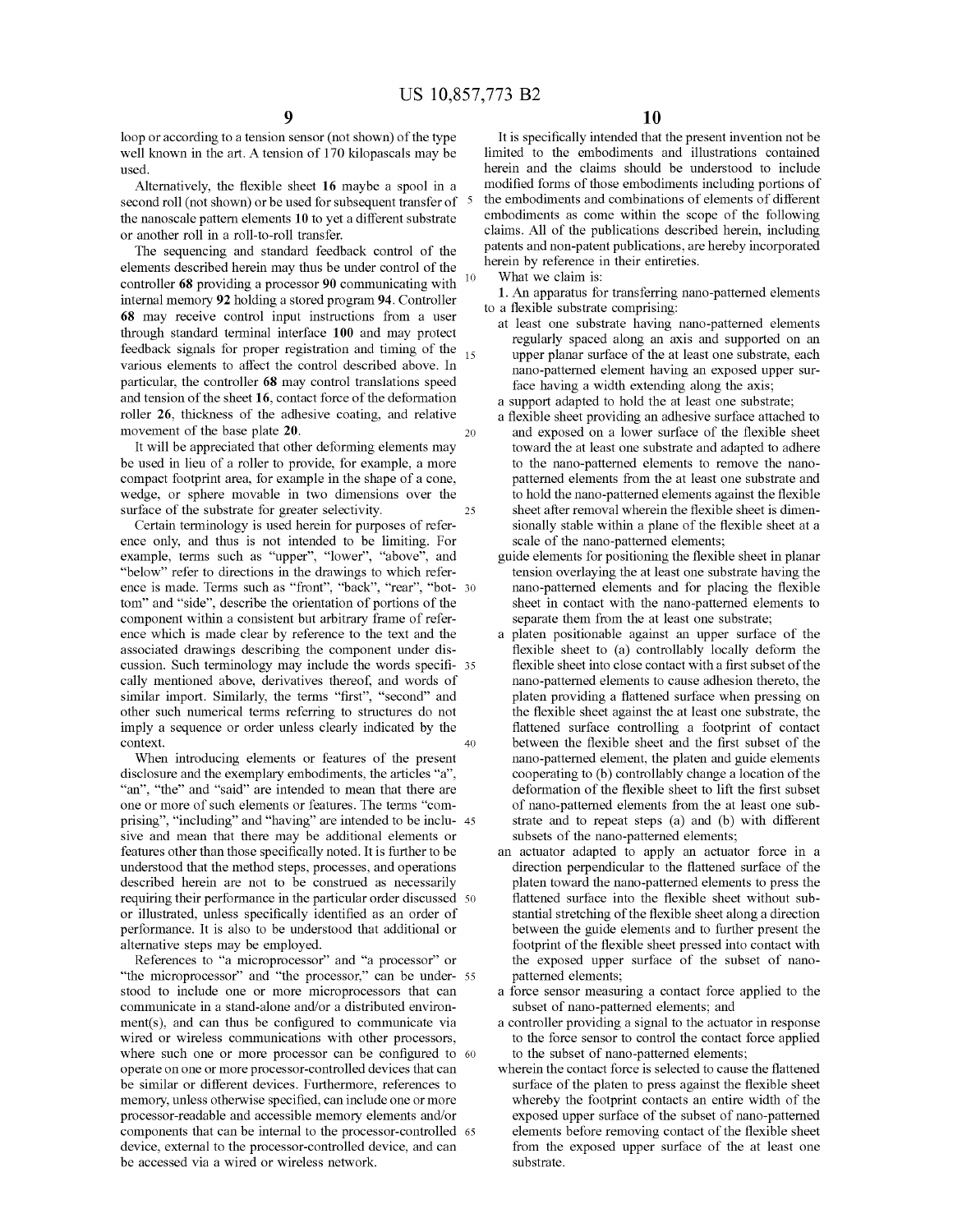**2.** The apparatus of claim **1** further including a second actuator controlling the positioning of the guide elements, a tension sensor measuring a tension of the flexible sheet between the guide elements, and a controller providing a signal to the second actuator in response to the tension 5 sensor to control the tension of the flexible sheet between the guide elements.

**3.** The apparatus of claim **1** wherein the controller further receives control input instructions from a user to control at least one of the contact force and the guide elements to 10 provide a predetermined tension of the flexible sheet.

**4.** The apparatus of claim **1** wherein the platen is of a form of one of a roller, cone, wedge, and sphere.

**5.** The apparatus of claim **1** wherein the platen has a rigid core coated with an elastic polymer material that controlla- 15 bly flattens under the actuator force of the actuator.

**6.** The apparatus of claim **1** wherein the platen is thicker than the flexible sheet.

**7.** The apparatus of claim **1** wherein the platen is movable in a first direction substantially perpendicular to the surface 20 of the at least one substrate and in a second direction substantially parallel to the surface of the at least one substrate.

**8.** The apparatus of claim **1** further comprising a translation stage supporting the platen and providing approach and 25 retraction of the platen along an axis substantially normal to the surface of the at least one substrate.

**9.** The apparatus of claim **1** wherein the support includes a movable base plate configured to move along a first axis substantially parallel to an upper surface of the at least one 30 substrate.

**10.** The apparatus of claim **9** wherein movement of the movable base plate is further aligned with a direction of relative movement between the upper surface of the at least one substrate and the platen. 35

**11.** The apparatus of claim **1** wherein the flexible sheet has a surface area greater than a surface area of an individual substrate for receiving nano-patterned elements from more than one substrate.

**12.** The apparatus of claim **1** wherein the controller 40 further communicates with at least one motor controlling a relative translation speed of the flexible sheet and support to adjust a spacing of the nano-patterned elements on the flexible sheet.

**13.** The apparatus of claim **1** further including the at least 45 one substrate having nano-patterned elements removably attached to the substrate to retain the nano-patterned elements in registration on the substrate prior to contact with the flexible sheet and to release the nano-patterned elements when the flexible sheet lifts the nano-patterned elements 50 from the substrate.

**14.** The apparatus of claim **1** wherein the nano-patterned elements are attached to the at least one substrate with a breakable tab and wherein the adhesive surface attached to and exposed at the lower surface of the flexible sheet toward 55 the at least one substrate is further adapted to release the nano-patterned elements by breaking the breakable tab.

**15.** The apparatus of claim **1** further including a lamp controlling a tackiness of the adhesive surface and positioned before the platen to treat the adhesive surface on the 60 flexible sheet before the flexible sheet is deformed into contract with the nano-patterned elements.

**16.** An apparatus for transferring nano-patterned elements to a flexible substrate comprising:

at least one substrate having nano-patterned elements 65 regularly spaced along an axis and supported on an upper planar surface of the at least one substrate, each

nano-patterned element having an exposed upper surface having a width extending along the axis;

a support adapted to hold the at least one substrate; guide elements for positioning a flexible sheet in planar

- tension overlaying the at least one substrate having the nano-patterned elements and for placing the flexible sheet in contact with the nano-patterned elements to separate them from the at least one substrate wherein the flexible sheet is dimensionally stable within a plane of the flexible sheet at a scale of the nano-patterned elements;
- a platen positionable against an upper surface of the flexible sheet to: (a) controllably locally deform the flexible sheet into close contact with a first subset of the nano-patterned elements to cause adhesion thereto, the platen providing a flattened surface when pressing on the flexible sheet against the at least one substrate, the flattened surface controlling a footprint of contact between the flexible sheet and the first subset of the nano-patterned elements, the platen and guide elements cooperating to (b) controllably change a location of the deformation of the flexible sheet to lift the first subset of nano-patterned elements from the at least one substrate and to repeat steps (a) and (b) with different subsets of the nano-patterned elements;
- an actuator adapted to apply an actuator force in a direction perpendicular to the flattened surface of the platen toward the nano-patterned elements to press the flattened surface into the flexible sheet without substantial stretching of the flexible sheet along a direction between the guide elements and to further present the footprint of the flexible sheet pressed into contact with the exposed upper surface of the subset of nanopatterned elements;
- a force sensor measuring a contact force applied to the subset of nano-patterned elements; and
- a controller providing a signal to the actuator in response to the force sensor to control the contact force applied to the subset of nano-patterned elements;
- wherein the controller further receives control input instructions from a user to control at least one of the contact force and the guide elements to provide a predetermined tension of the flexible sheet;
- wherein the controller further communicates with at least one motor controlling a relative translation speed of the flexible sheet and support, and with at least one force sensor controlling the contact force applied to the nano-patterned elements to change an area of contact, to change a spacing between the nano-patterned elements on the at least one substrate with respect to a spacing of the nano-patterned elements on the flexible sheet;
- wherein the contact force is selected to cause the flattened surface of the platen to press against the flexible sheet whereby the footprint contacts an entire width of the exposed upper surface of the subset of nano-patterned elements before removing contact of the flexible sheet from the exposed upper surface of the at least one substrate.

**17.** The apparatus of claim **1** wherein the platen is movable in two directions along the surface of the at least one substrate.

**18.** A method of generating large-scale arrays of nanopatterned elements comprising the steps of:

(a) providing an apparatus comprising

at least one substrate having nano-patterned elements regularly spaced along an axis and supported on an